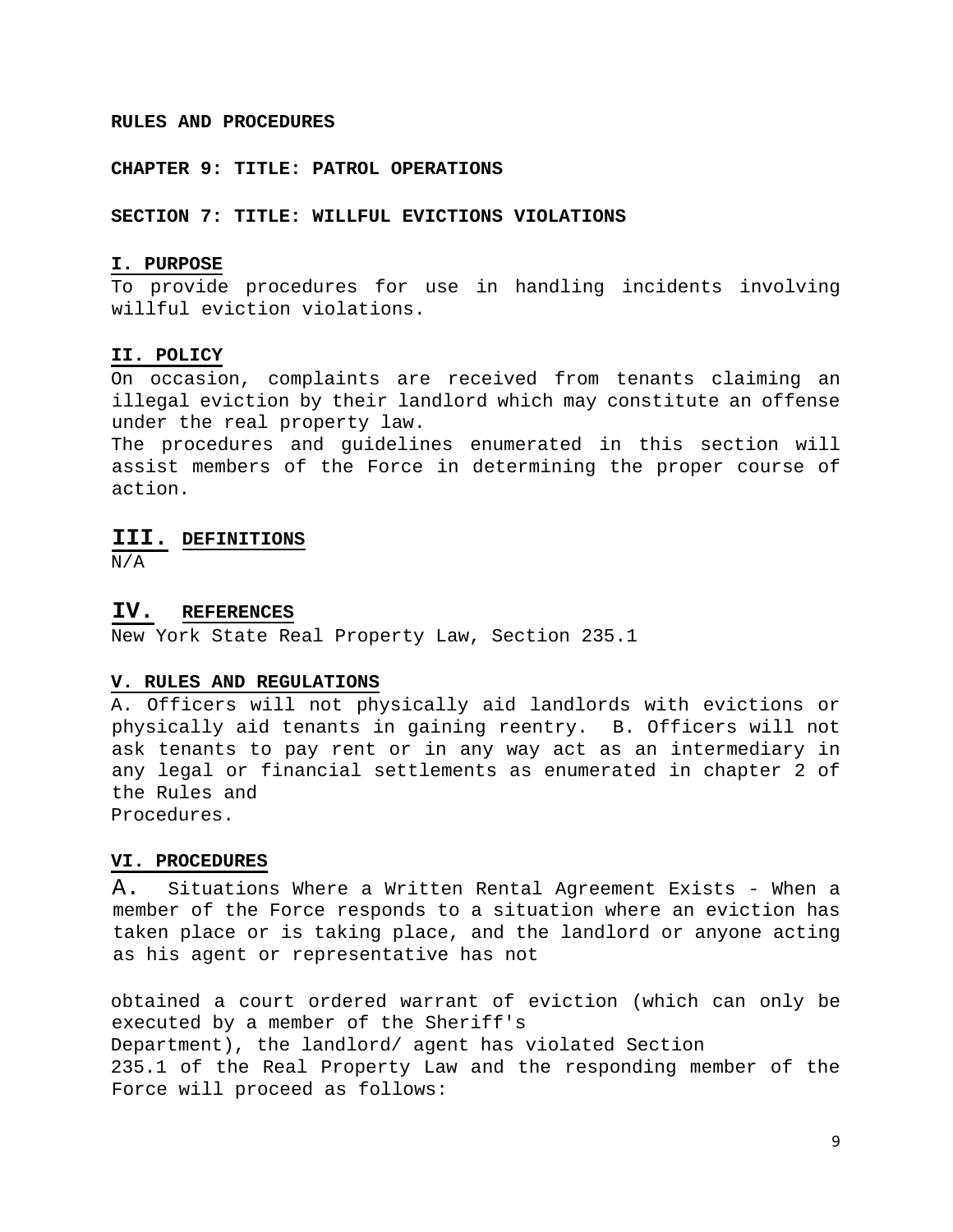1. If a member of the Force responds to a scene and determines a willful (illegal) eviction is taking or has taken place and a written lease agreement exists and the landlord/agent is still on the premises, the officer should advise the landlord/agent that he is in violation of

Section 235.1 of the Real Property Law.

a. Where the eviction is in progress and has been completed, but the landlord/agent allows the tenant to reenter the premises, a Field Appearance Ticket for the violation may be issued at the discretion of the investigating officer.

b. In instances where an eviction has been completed and the landlord/agent is present and refuses to allow the tenant reentry, a Field Appearance Ticket will be issued to the landlord/ agent who is present.

c. Summary arrests for this violation should not be made. If there is an escalation of the original landlord/tenant dispute to the point where a separate penal law offense is committed, the investigating officer may make an arrest for the penal law offense and prepare an additional information for the violation of Section 235.1 of the Real Property Law.

2. If a member of the Force responds to a scene where an apparently willful (illegal) eviction has already occurred but the landlord/agent is no longer present, the officer will refer the evictee to the Precinct Crime Section. The Crime Section, upon determining the name and address of the landlord and establishing that a violation has in fact occurred, will prepare and have the evictee sign an information which will be forwarded to the District Court requesting that a criminal summons be issued for the violation of Section 235.1 of the Real Property Law and the summons be sent to the landlord.

B. Situations Where an Oral Rental Agreement Exists - When a member of the Force responds to an eviction situation where an oral rental agreement is in effect; and

- the situation can not be resolved at the scene, and - the aggrieved tenant wishes to pursue the violation in criminal court;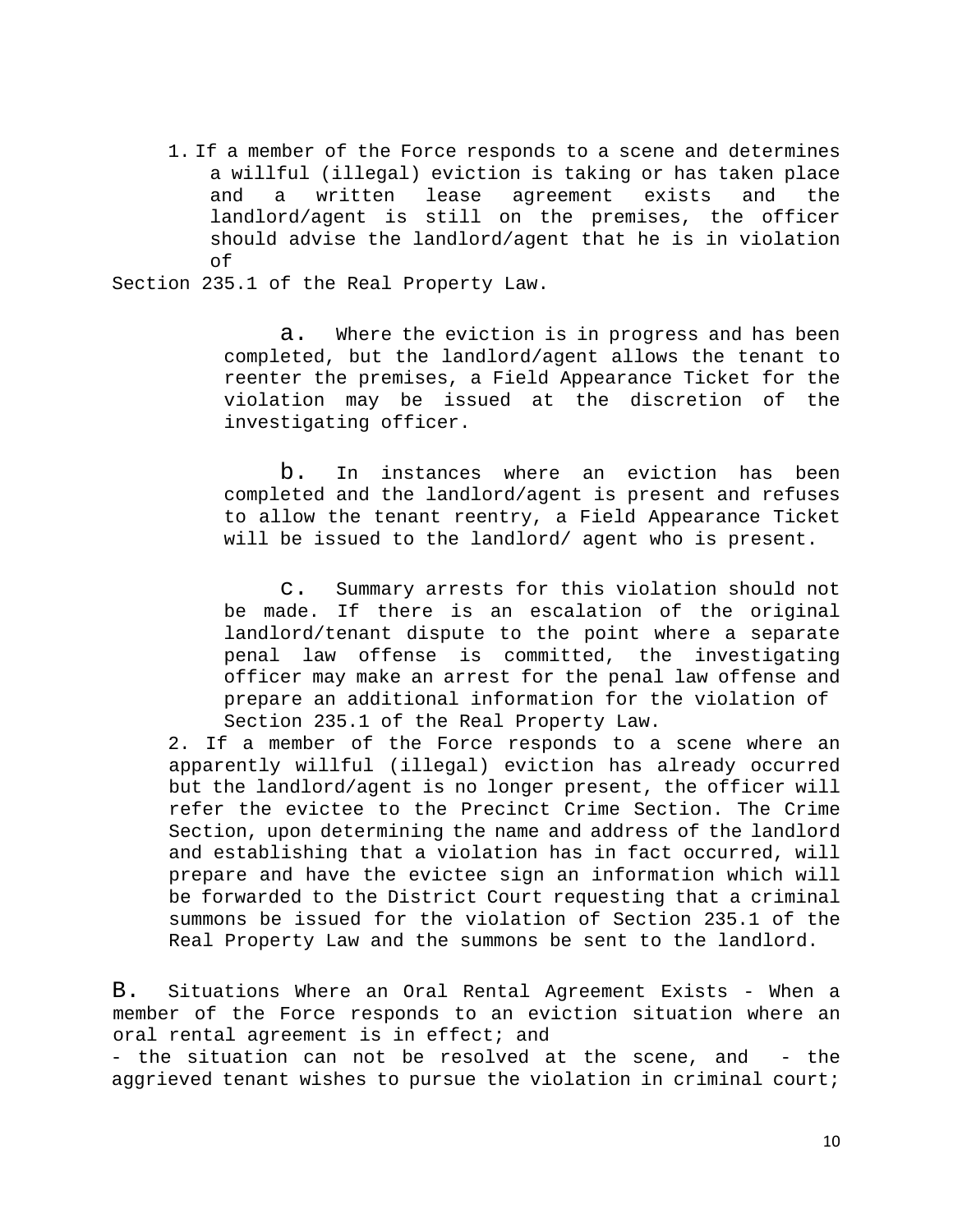Regardless of whether or not the landlord is present, the member of the Force will direct the evictee to respond to the Precinct Crime Section with any evidence (e.g., check stubs, receipts, etc.) indicating payment for residence at the incident location.

> 1. The Precinct Crime Section will investigate the complaint and upon determination of its validity, submit a criminal summons request to the appropriate court.

C. Attempts to Evict by Interference with Services - When a member of the Force responds to a landlord/tenant dispute where services such as heat, electric, water, or other services, which the landlord is required by agreement, whether expressed or implied, to provide and/or pay for, and there is cause to believe that it is a willful interruption, the complainant will be directed to respond to the Precinct Crime Section where an investigation will be initiated.

If a violation of Section 235.1 is found to have occurred, that unit will submit a criminal summons request to the court.

D. Responding Officer's Guidelines - In instances of willful (illegal) evictions, officers should adhere to the following guidelines:

- 1. Both the landlord and the tenant should be advised of additional civil recourse for damages the tenant may have as a result of an illegal eviction.
- 2. If a legal eviction has been executed by the Sheriff's Department a sticker will usually be attached to the door of the premises, so indicating.
- 3. Requests for emergency housing will be made to Social Services if the evictee receives Social Services assistance. If the evictee is not receiving Social Services assistance he must be told that the Police Department has no facilities and assumes no responsibility for evicted persons or their possessions. Officers should, however, make themselves aware of local churches or charitable organizations in their surrounding areas that might be of some assistance and provide that information to the evictee.
- 4. All reports prepared relating to any and all violations of Section 235.1 of the Real Property Law will be done